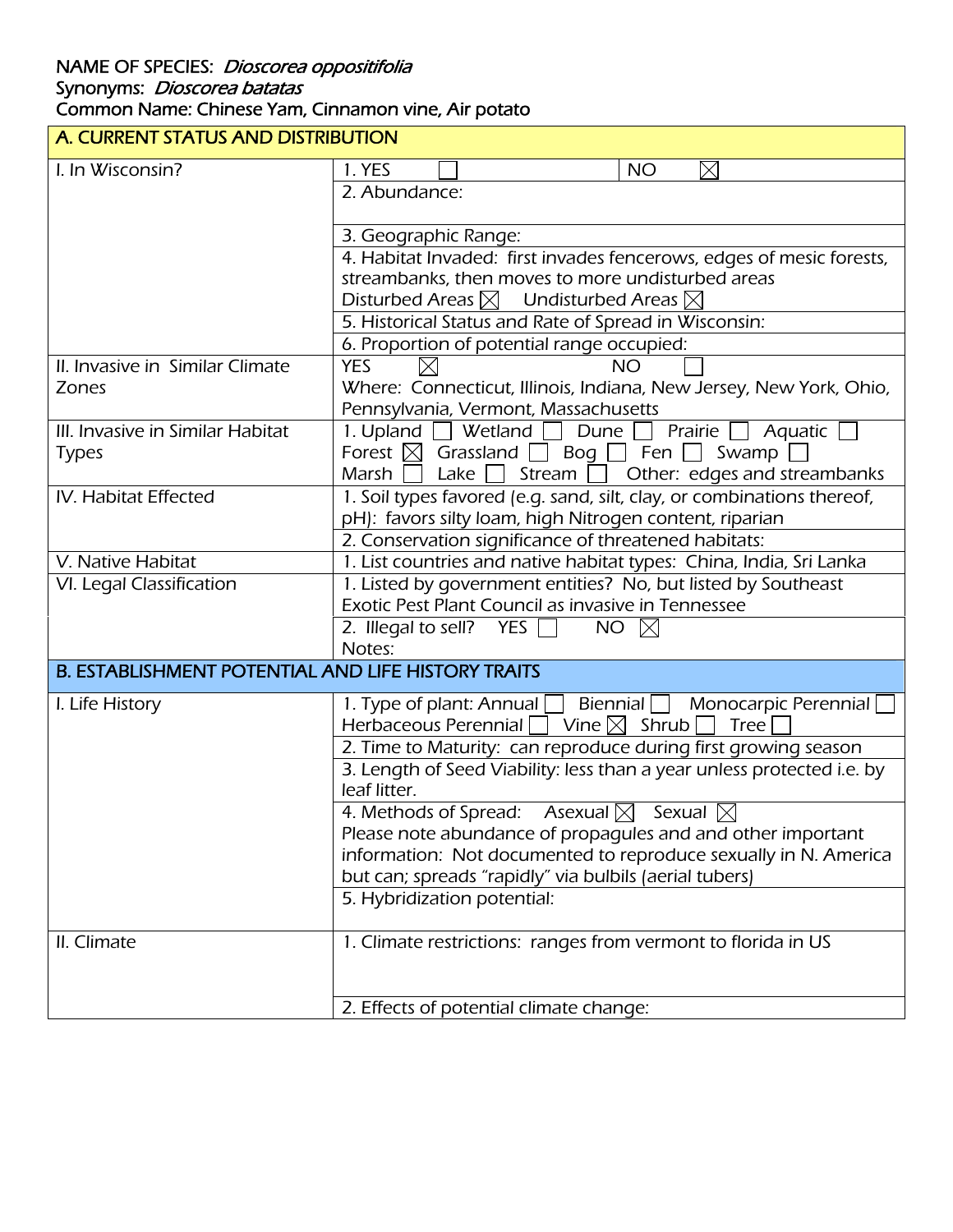| III. Dispersal Potential                                   | 1. Pathways - Please check all that apply:<br>Intentional: Ornamental $\boxtimes$ Forage/Erosion control $\Box$<br>Other:<br>Unintentional: Bird $\Box$ Animal $\boxtimes$ Vehicles/Human [<br>Other: Rodents carry bulbils to infect<br>Wind $\Box$<br>Water $\boxtimes$<br>new areas         |
|------------------------------------------------------------|------------------------------------------------------------------------------------------------------------------------------------------------------------------------------------------------------------------------------------------------------------------------------------------------|
|                                                            | 2. Distinguishing characteristics that aid in its survival and/or<br>inhibit its control: Tubers can grow to 1m deep and are difficult to<br>remove.                                                                                                                                           |
| IV. Ability to go Undetected<br><b>C. DAMAGE POTENTIAL</b> | <b>MEDIUM</b><br>LOW $\boxtimes$<br>HIGH                                                                                                                                                                                                                                                       |
|                                                            |                                                                                                                                                                                                                                                                                                |
| I. Competitive Ability                                     | 1. Presence of Natural Enemies: none                                                                                                                                                                                                                                                           |
|                                                            | 2. Presence of Competitors: none found (out competes natives)                                                                                                                                                                                                                                  |
|                                                            | 3. Rate of Spread:<br>$HIGH(1-3 \text{ yrs})$<br>MEDIUM (4-6 yrs) $\Box$ LOW (7-10 yrs) $\Box$<br>Notes: Spread can be high in riparian corridors and steep slopes.<br>Dispersed primarily by gravity and hydrochory so range of<br>dispersal can depend on energy flow and flood disturbance. |
| II. Environmental Effects                                  | 1. Alteration of ecosystem/community composition?<br>YES $\boxtimes$<br><b>NO</b><br>Notes: covers tops of shrubs and small trees completely shading<br>understory killing other plants, animals not seen using sp. as<br>habitat                                                              |
|                                                            | 2. Alteration of ecosystem/community structure?<br>YES $\boxtimes$<br><b>NO</b><br>Notes: removes light from understory and shades out plants                                                                                                                                                  |
|                                                            | 3. Alteration of ecosystem/community functions and processes?<br>NO $\boxtimes$<br>YES $\Box$<br>Notes:                                                                                                                                                                                        |
|                                                            | 4. Allelopathic properties? YES<br>NO $\boxtimes$<br>Notes:                                                                                                                                                                                                                                    |
| <b>D. SOCIO-ECONOMIC Effects</b>                           |                                                                                                                                                                                                                                                                                                |
| I. Positive aspects of the species                         | Notes: sold as ornamental species, tuber edible (though not                                                                                                                                                                                                                                    |
| to the economy/society:                                    | generally eaten in N. America)                                                                                                                                                                                                                                                                 |
| II. Potential socio-economic                               | Notes: Potentially harm ornamental trade as species could no                                                                                                                                                                                                                                   |
| effects of restricting use:                                | longer be sold                                                                                                                                                                                                                                                                                 |
| III. Direct and indirect effects:                          | Notes:                                                                                                                                                                                                                                                                                         |
| IV. Increased cost to a sector:                            | Notes:                                                                                                                                                                                                                                                                                         |
| V. Effects on human health:                                | Notes: edible and has medicinal uses                                                                                                                                                                                                                                                           |
| <b>E. CONTROL AND PREVENTION</b>                           |                                                                                                                                                                                                                                                                                                |
| I. Detection Capability:                                   | Notes: easy to detect when established                                                                                                                                                                                                                                                         |
| II. Costs of Prevention (including                         | Notes:                                                                                                                                                                                                                                                                                         |
| education; please be as specific                           |                                                                                                                                                                                                                                                                                                |
| as possible):                                              |                                                                                                                                                                                                                                                                                                |
| III. Responsiveness to prevention                          | Notes: can be removed if caught early, moderate success if plants                                                                                                                                                                                                                              |